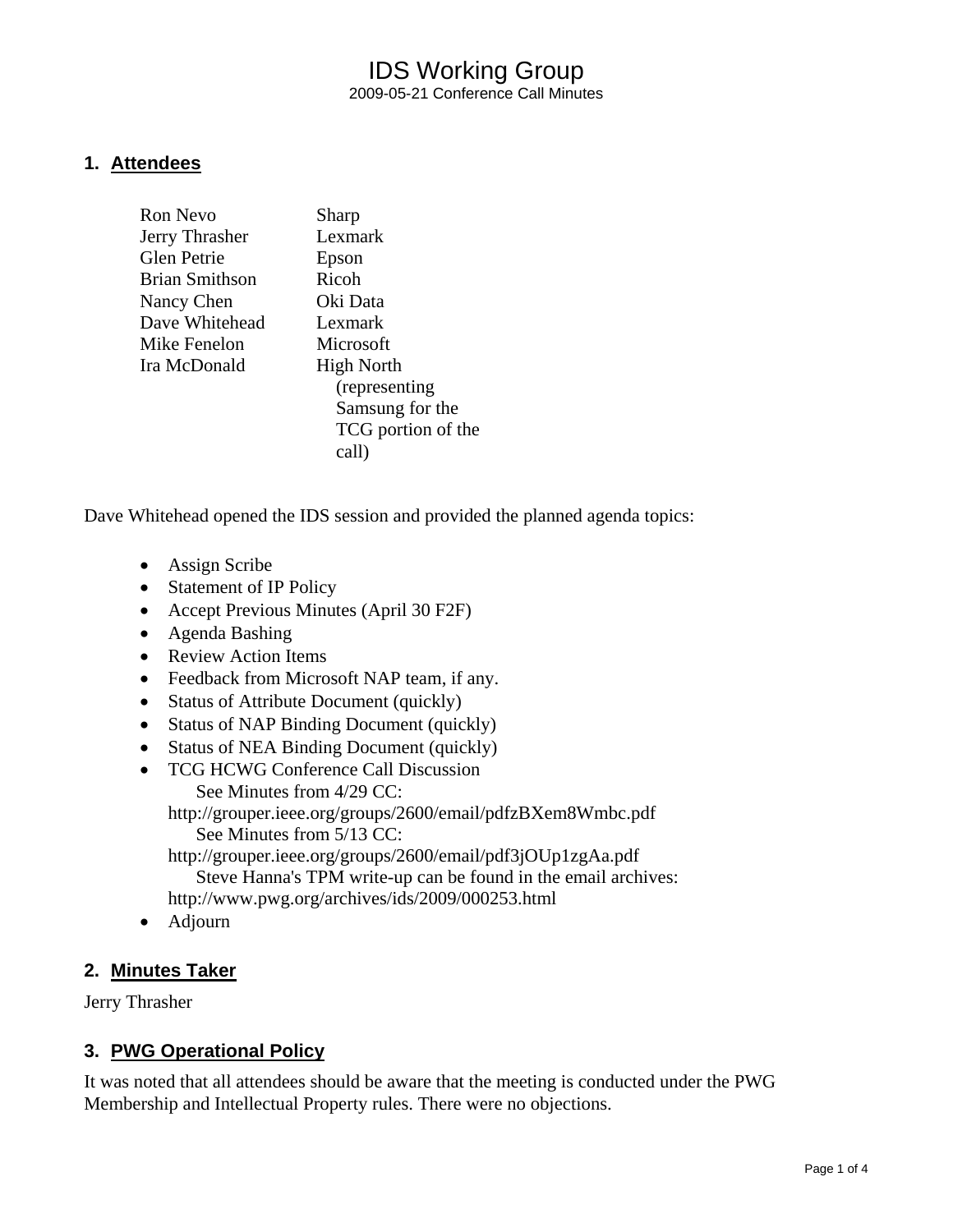# IDS Working Group

2009-05-21 Conference Call Minutes

## **4. Approve Minutes from April 30 F2F Meeting**

There were no objections to the Minutes.

### **5. Review Action Items**

| AI 001: | Randy Turner will try to find other contacts that would be willing to work with the |  |
|---------|-------------------------------------------------------------------------------------|--|
|         | PWG to help deploy NEA health assessment. (Juniper, Symantec, Cisco are             |  |
|         | suggested candidates.) Is someone willing to sit down with the PWG and "have        |  |
|         | discussions"?                                                                       |  |

#### → *ONGOING*

AI 002: Joe Murdock will add NAP protocol information to document and update the conformance section.

→ *OPEN* 

- AI 004: Dave Whitehead will coordinate with Randy Turner to generate a proposal to Microsoft on proceeding with obtaining NAP information on what they envision would be the content of a profile—including remediation. Need to identify the appropriate point of contact within Microsoft.
- → *Mike Fenelon is acting as the liaison between IDS and the MS NAP team.*
- → *CLOSED*

AI 007: Dave Whitehead and Randy Turner will compile a set of questions that are intended for Microsoft—and maintain the answers on an ongoing basis for future reference. This list should include the topic of the four SOH attributes:

- MS-Quarantine-State
- MS-Machine-Inventory
- MS-Packet-Info
- MS-CorrelationId
- → *Mike Fenelon is acting as the liaison between IDS and the MS NAP team.*

→ *CLOSED* 

AI 008: Ron and Dave will maintain an Action Item spreadsheet that assigns unique IDs to each Action Item and retains the resolution history.

→ *CLOSED* 

- AI 010: Brian Smithson will investigate whether a formal relationship document can be created between TCG and PWG. He will find out their position on liaison agreements.
- → *OPEN*

AI 011: Dave Whitehead will send a note to Steve Hanna providing the details of the group's resolutions to his comments.

→ *CLOSED*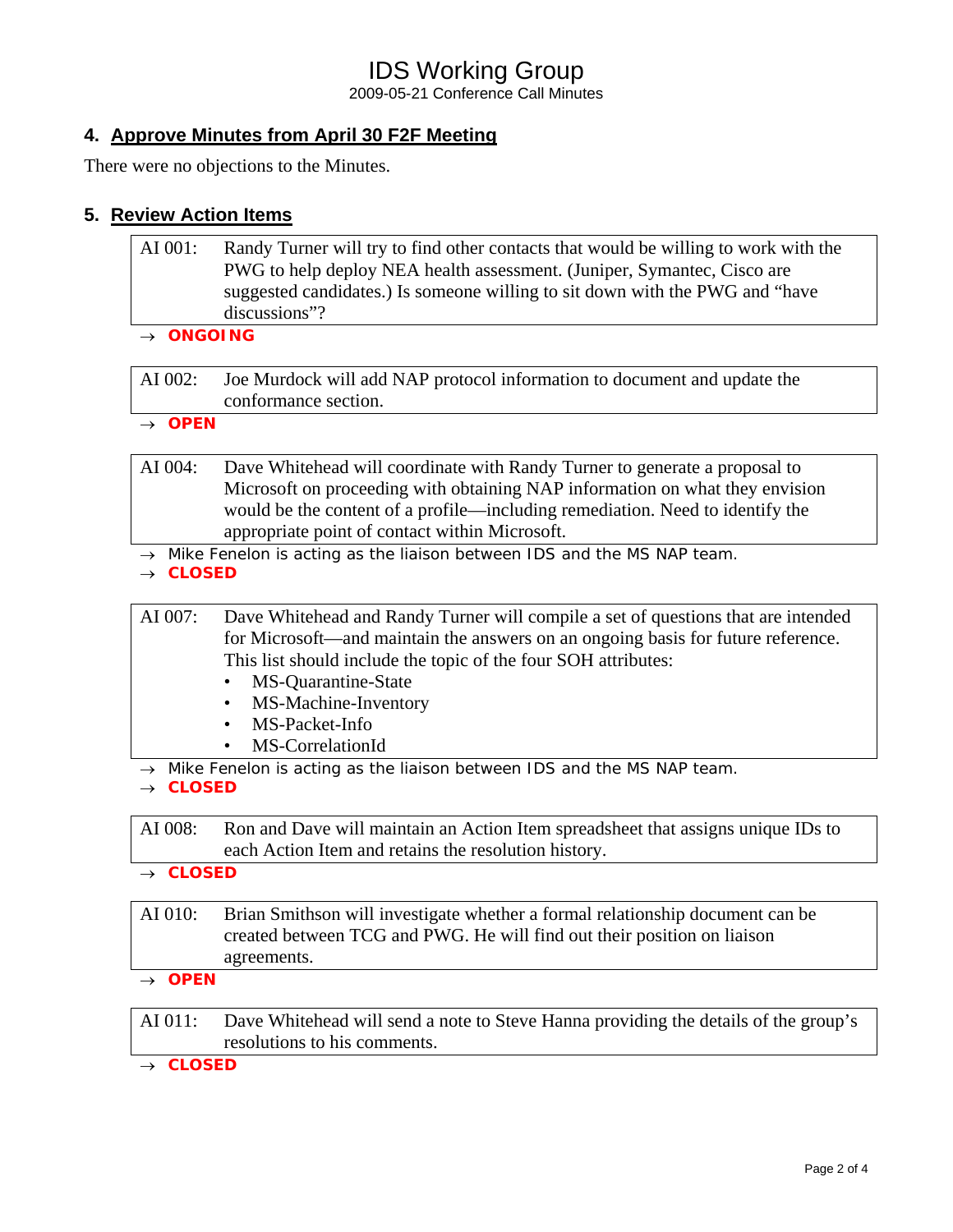## IDS Working Group

2009-05-21 Conference Call Minutes

| $\bigcap_{n} \bigcap_{n} \bigcap_{n} \bigcap_{n} \bigcap_{n} \bigcap_{n} \bigcap_{n} \bigcap_{n} \bigcap_{n} \bigcap_{n} \bigcap_{n} \bigcap_{n} \bigcap_{n} \bigcap_{n} \bigcap_{n} \bigcap_{n} \bigcap_{n} \bigcap_{n} \bigcap_{n} \bigcap_{n} \bigcap_{n} \bigcap_{n} \bigcap_{n} \bigcap_{n} \bigcap_{n} \bigcap_{n} \bigcap_{n} \bigcap_{n} \bigcap_{n} \bigcap_{n} \bigcap_{n} \bigcap_{n} \bigcap_{n} \bigcap_{n} \bigcap_{n} \bigcap_{n} \bigcap_{$ |                                                                                       |
|-------------------------------------------------------------------------------------------------------------------------------------------------------------------------------------------------------------------------------------------------------------------------------------------------------------------------------------------------------------------------------------------------------------------------------------------------------------|---------------------------------------------------------------------------------------|
|                                                                                                                                                                                                                                                                                                                                                                                                                                                             | NAP team.                                                                             |
| AI 012:                                                                                                                                                                                                                                                                                                                                                                                                                                                     | Mike Fenelon will coordinate the next opportunity for a discussion with the Microsoft |

→ *ONGOING* 

AI 013: Dave will announce the next teleconference details.

→ *CLOSED* 

## **6. Discuss Feedback from Microsoft NAP Team**

Mike Fenelon has posted the first round of responses from the NAP team that was presented at the April 30 F2F meeting. This is located at:

ftp://ftp.pwg.org/pub/pwg/ids/white/MS-NAP-Questions-MS-Response-20090429.doc

Mike did not have any further updates on the call, he will try to get an update from the NAP team and post it to the ftp site.

## **7. Status of Attributes Document**

Jerry Thrasher has released a new version of the Attributes Document (dated 05/20/2009) that integrates the accepted comments from the April 30 F2F meeting. The document is located at:

ftp://ftp.pwg.org/pub/pwg/ids/wd/wd-idsattributes10-20090520.pdf

#### **8. Status of the NAP Binding Document**

The NAP document has not been updated any further since the last F2F meeting. The group briefly discussed the questions/issues that are documented in the draft but there was no update or resolution to those questions.

#### **9. Status of the NEA Binding Document**

There has been no change in the status of the NEA binding document.

#### **10. TCG HCWG Conference Call Discussion**

The group on the call discussed the previous TCG calls and the issue around the fact that so far nobody has been willing to step up to the leadership positions of this group.

Dave asked if there was any current TCG member willing to take the chair position or a non-TCG member willing to join the TCG to hold the chair position.

Nobody on the call stated that they would be willing to chair the group.

Brian summarized the current topics/goals in the draft charter for the group but there was no real compelling topic that anybody on the call thought needed to be addressed at this time.